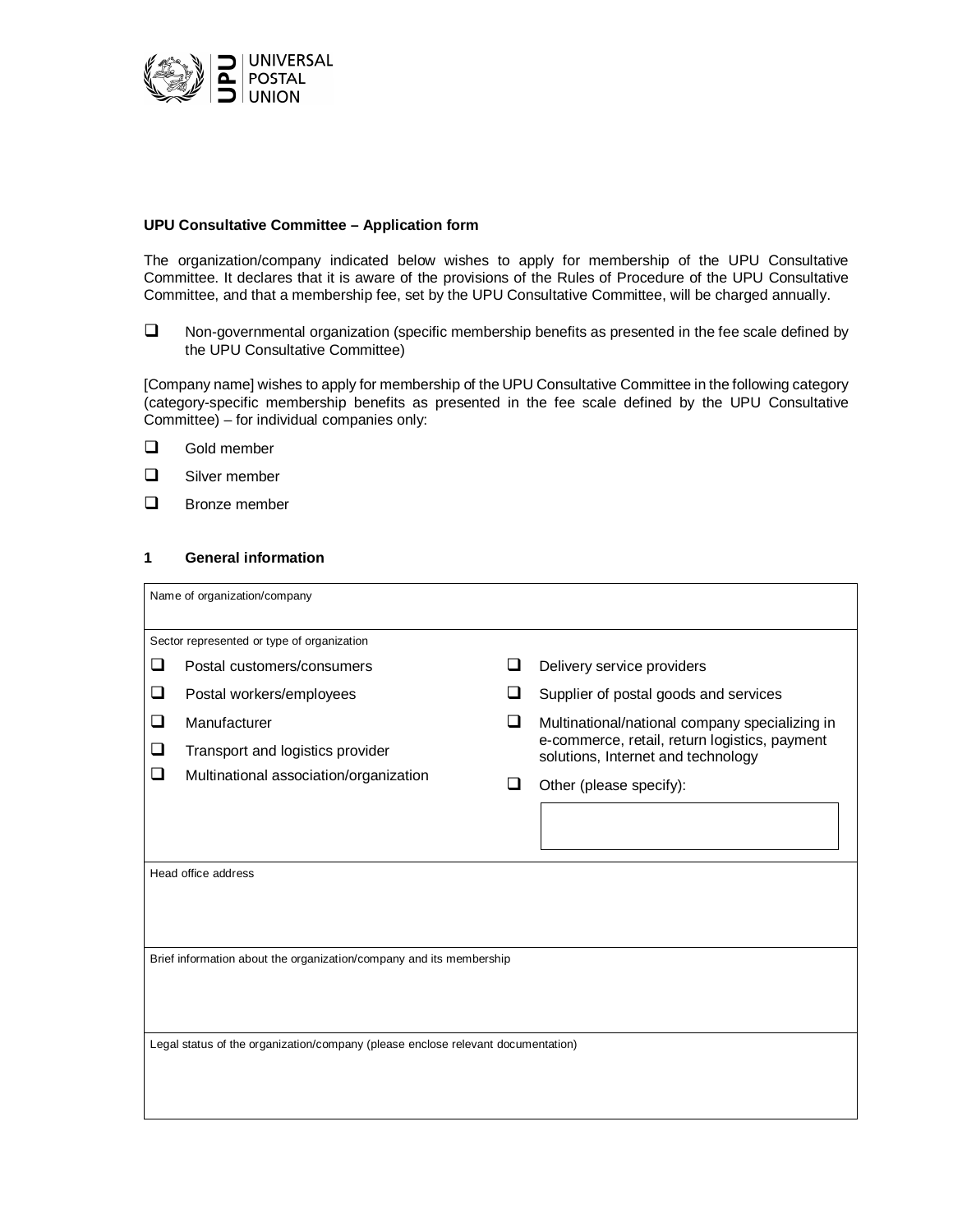How is the organization/company funded?

Reasons for joining the Consultative Committee (e.g. areas or topics of interest)

Information-sharing possibilities and other contributions by the organization/company in support of the UPU's mission and objectives (e.g. activities in which the UPU can participate; documentation, information or services that the UPU can receive or access)

#### **2 Authorization**

This application has been validated/accredited by the competent authority (ministry or postal regulator) of the UPU member country in which the applicant is established:

| I certify that |                                                                                                                                                 |  |  |  |
|----------------|-------------------------------------------------------------------------------------------------------------------------------------------------|--|--|--|
| ❏              | [Organization name] is established (and registered, if so required) in [country name].                                                          |  |  |  |
| ❏              | [Entity name] is registered in [country name] under the laws and regulations of the member country<br>as an entity acting in the postal market. |  |  |  |
| Full name      |                                                                                                                                                 |  |  |  |
|                | $\Box$ Mr<br>$\blacksquare$ Ms                                                                                                                  |  |  |  |
| Title          |                                                                                                                                                 |  |  |  |
|                |                                                                                                                                                 |  |  |  |
| Address        |                                                                                                                                                 |  |  |  |
|                |                                                                                                                                                 |  |  |  |
|                |                                                                                                                                                 |  |  |  |
| Tel.           |                                                                                                                                                 |  |  |  |
|                |                                                                                                                                                 |  |  |  |
| E-mail         |                                                                                                                                                 |  |  |  |
|                |                                                                                                                                                 |  |  |  |

## **3 Contact person of the organization/company**

| Full name |           |              |
|-----------|-----------|--------------|
|           | $\Box$ Mr | $\square$ Ms |
| Title     |           |              |
|           |           |              |
| Address   |           |              |
|           |           |              |
|           |           |              |
| Tel.      |           |              |
|           |           |              |
| E-mail    |           |              |
|           |           |              |